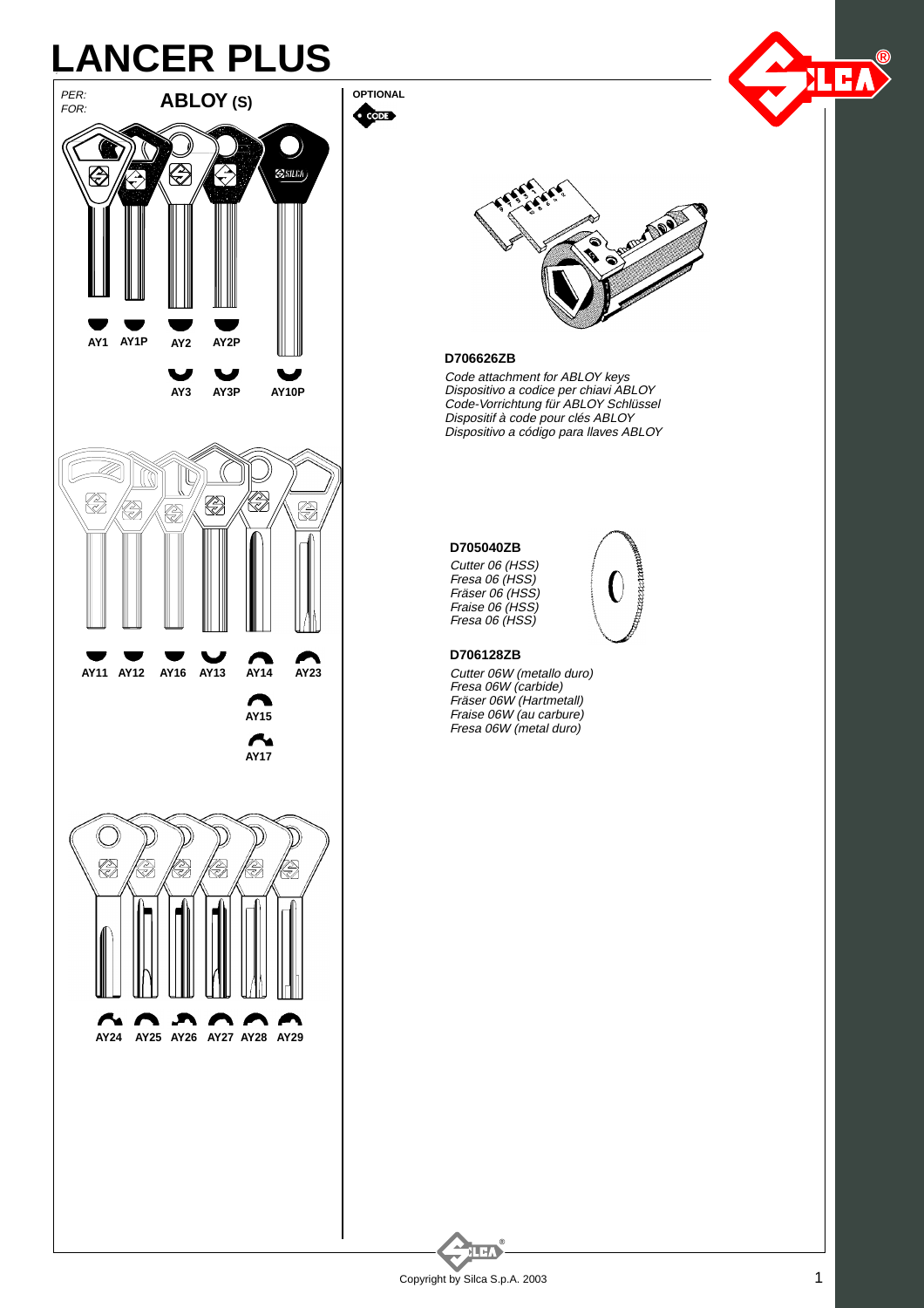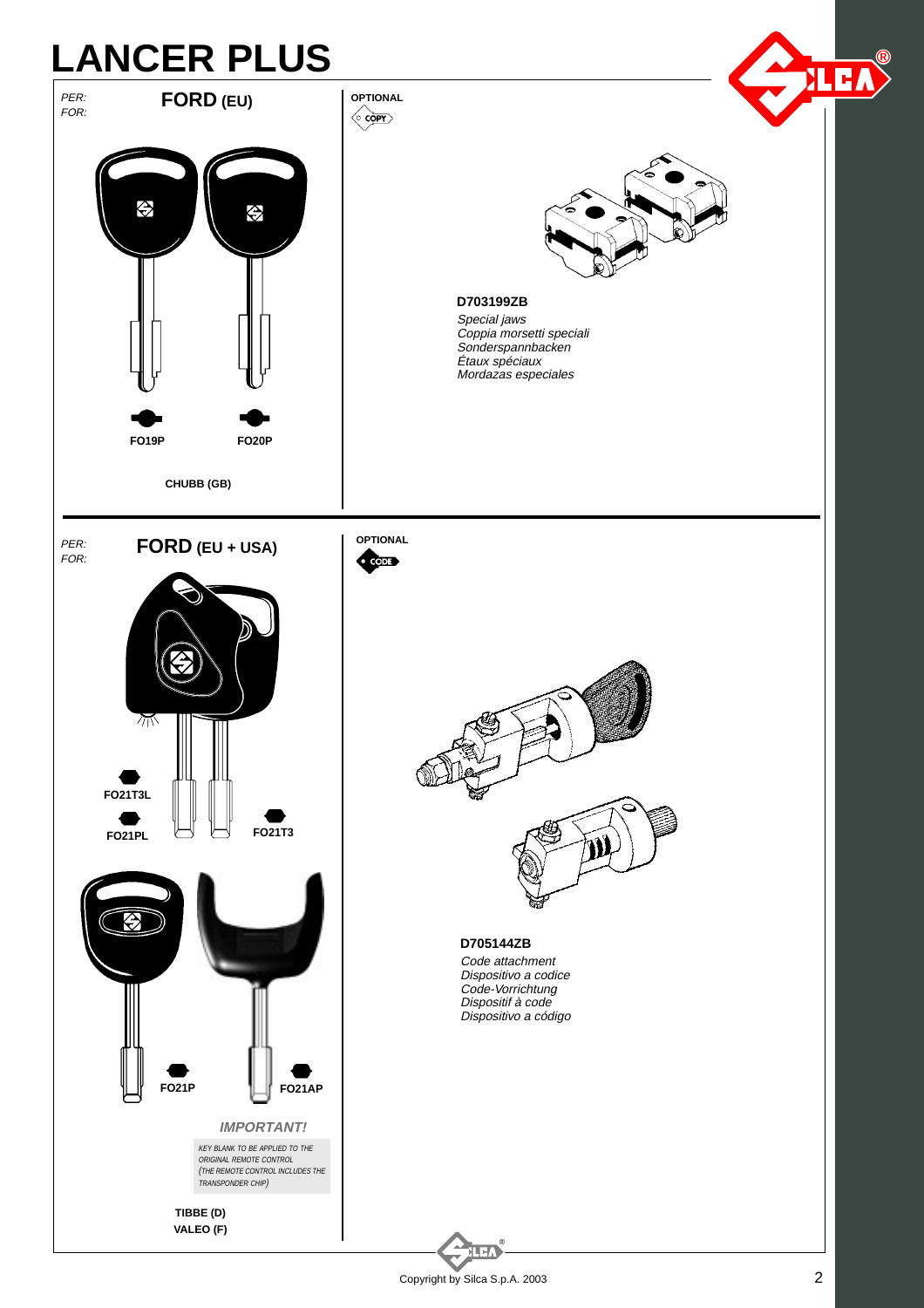

Copyright by Silca S.p.A. 2003 3